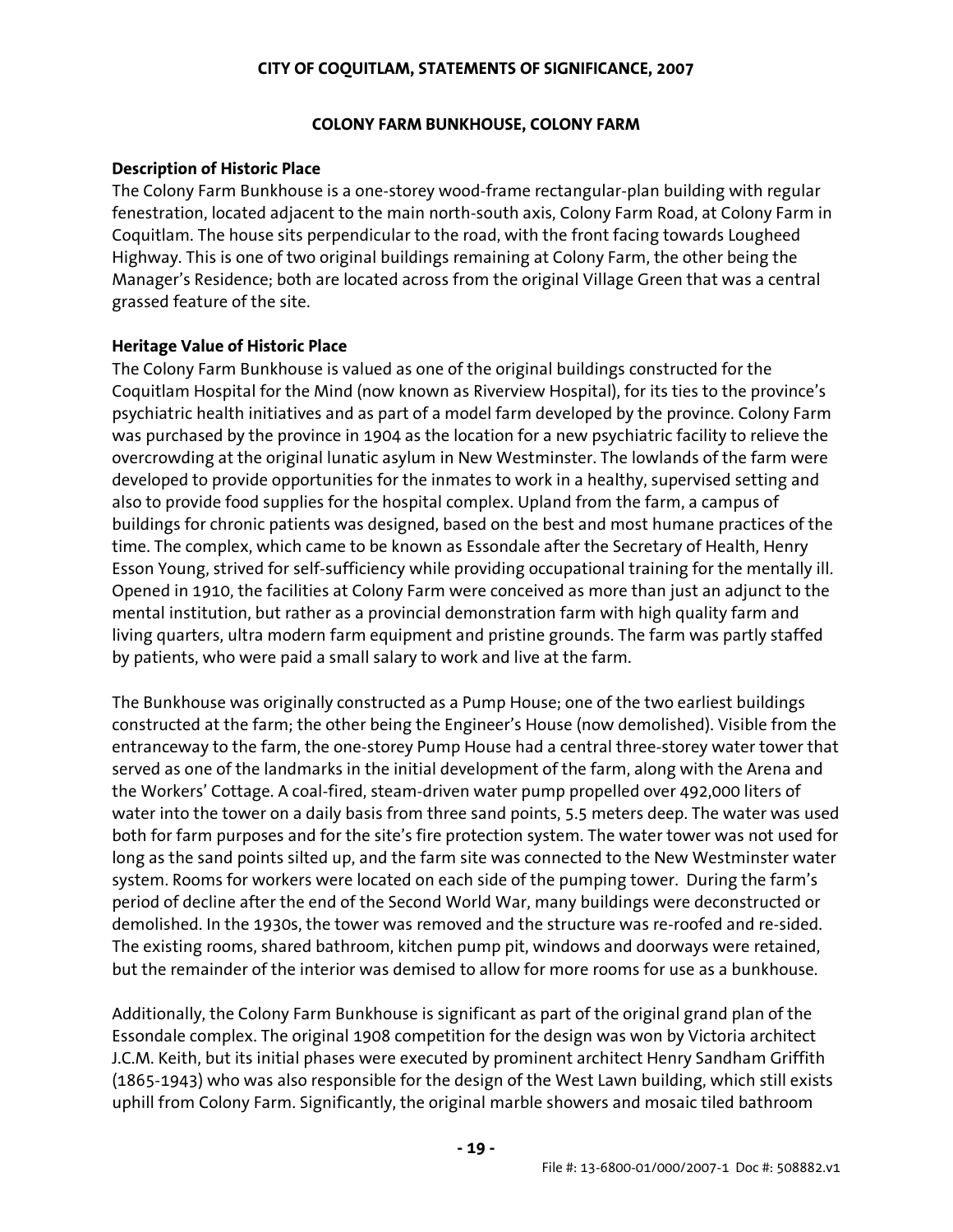# **CITY OF COQUITLAM, STATEMENTS OF SIGNIFICANCE, 2007**

floors, imported from Italy, match those in the West Lawn building. The Bunkhouse and the West Lawn building are the two oldest surviving structures from the original Essondale complex, and the Bunkhouse is the oldest building that survives from the establishment of Colony Farm.

### **Character-Defining Elements**

Key elements that define the heritage character of the Colony Farm Bunkhouse include its: - setting within historic Colony Farm, adjacent to the Colony Farm Manager's Residence and across from the Village Green

- orientation, facing Lougheed Highway and east of Colony Farm Road

- vernacular functional design as expressed by its modest one-storey wood-frame structure, with low-pitched hipped roof

- substantial cement foundation that reflects the original location of the central tower

- wood-frame construction, with wooden drop siding (over the original wooden siding), corner boards, watertable boards and cedar shingle roof

- regular fenestration including double-hung, 6-over-1 wooden sash windows

- interior details such as high ceilings, wooden window and door frames, cast iron radiators, marble shower stalls and ceramic tiles in the bathroom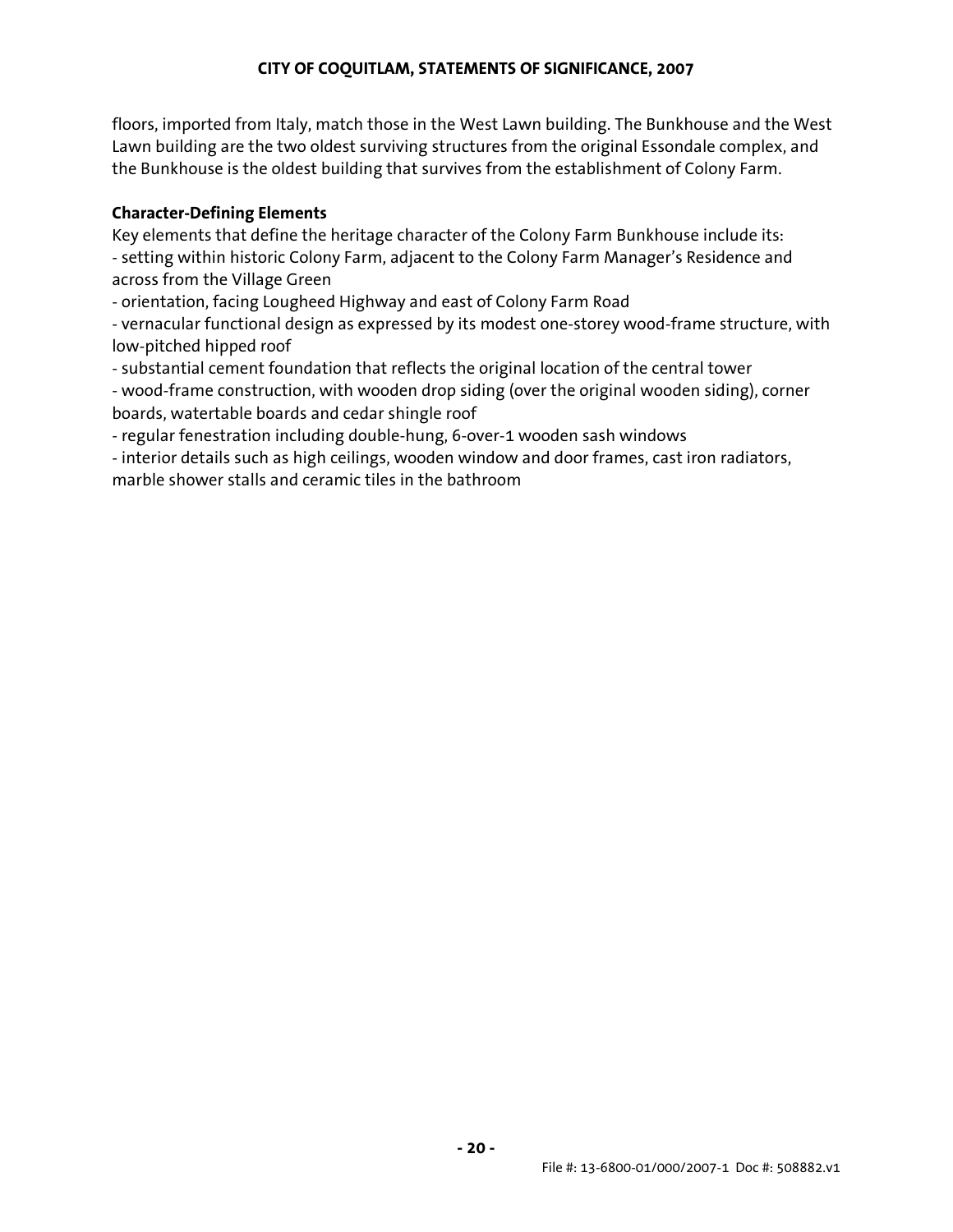